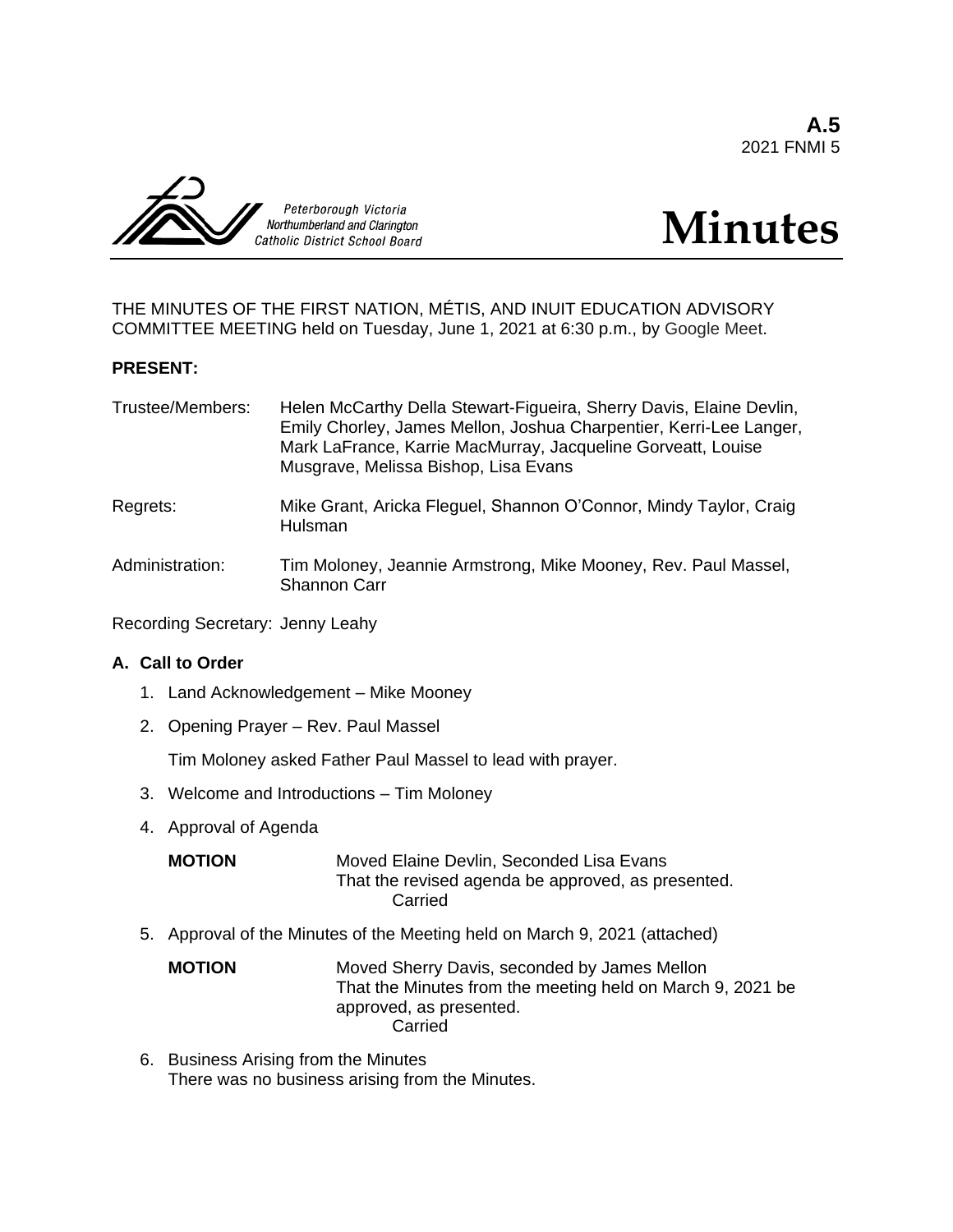### **B. Former Kamloops Indian Residential School Discovery** – Tim Moloney/Mike Mooney

Tim Moloney and Mike Mooney spoke of the shared sadness created by the recent discovery of the human remains of 214 children at the site of the former Kamloops Indian Residential School. This discovery exemplifies the statement outlined in the Truth and Reconciliation Commission's report that Residential Schools are "a systematic, governmentsponsored attempt to destroy Aboriginal cultures and languages and to assimilate Aboriginal peoples so that they no longer existed as distinct peoples."

Tim outlined how PVNC Catholic District School Board is responding to the tragedy. Mike Mooney will be providing opportunities to staff as well as providing suggestions about what information is appropriate and how to address the discovery with students.

There was an open discussion at this time.

## **C. Presentations**

1. Demographic Data and Student Census - Jeannie Armstrong

Jeannie Armstrong, Superintendent of Learning outlined the Ministry demographic data and student census. A link to the survey will be posted on all school websites and is intended to be completed at home, after school hours. Although the survey is optional, school staff will be asked to encourage parents/guardians and students to complete it. The information collected will assist our Board in making data-informed decisions in future planning.

The budget for this project is \$50,000 which will be used to purchase the data collection tool and hire (three month contract - September-November) an Equity Facilitator.

Once completed, the final report will be shared with the First Nation, Métis, and Inuit Education Advisory Committee at a future meeting in the 2021-2022 school year.

There was a discussion and Jeannie answered questions.

2. Doctrine of Discovery - Rev. Paul Massel

Father Paul Massel provided a brief history and shared the Canadian Conference of Catholic Bishops' (CCCB) opinion regarding the "Doctrine of Discovery". This opinion from the CCB, together with that of the Canadian Religious Conference (CRC), the Canadian Catholic Aboriginal Council, and the Canadian Catholic Organization for Development and Peace, was shared in a report dated March 19, 2016 in response to recommendation #49 of the Truth and Reconciliation Commission's "Call to Action" report.

[https://www.cccb.ca/letter/catholic-responses-truth-reconciliation-commission-call-action-](https://www.cccb.ca/letter/catholic-responses-truth-reconciliation-commission-call-action-48-questions-regarding-doctrine-discovery/)[48-questions-regarding-doctrine-discovery/](https://www.cccb.ca/letter/catholic-responses-truth-reconciliation-commission-call-action-48-questions-regarding-doctrine-discovery/)

In summary, the Canadian Conference of Catholic Bishops, based on historical information, states that the document has no basis in scripture, and has been repudiated by the Catholic Church. The Canadian Bishops will continue to dialogue and will initiate a meeting with Pope Francis and Indigenous leaders to address Truth and Reconciliation, and in particular, this document. To read more, please click on the following link - [https://www.peterboroughdiocese.org/en/about-us/truth-and](https://www.peterboroughdiocese.org/en/about-us/truth-and-reconciliation.aspx)[reconciliation.aspx](https://www.peterboroughdiocese.org/en/about-us/truth-and-reconciliation.aspx)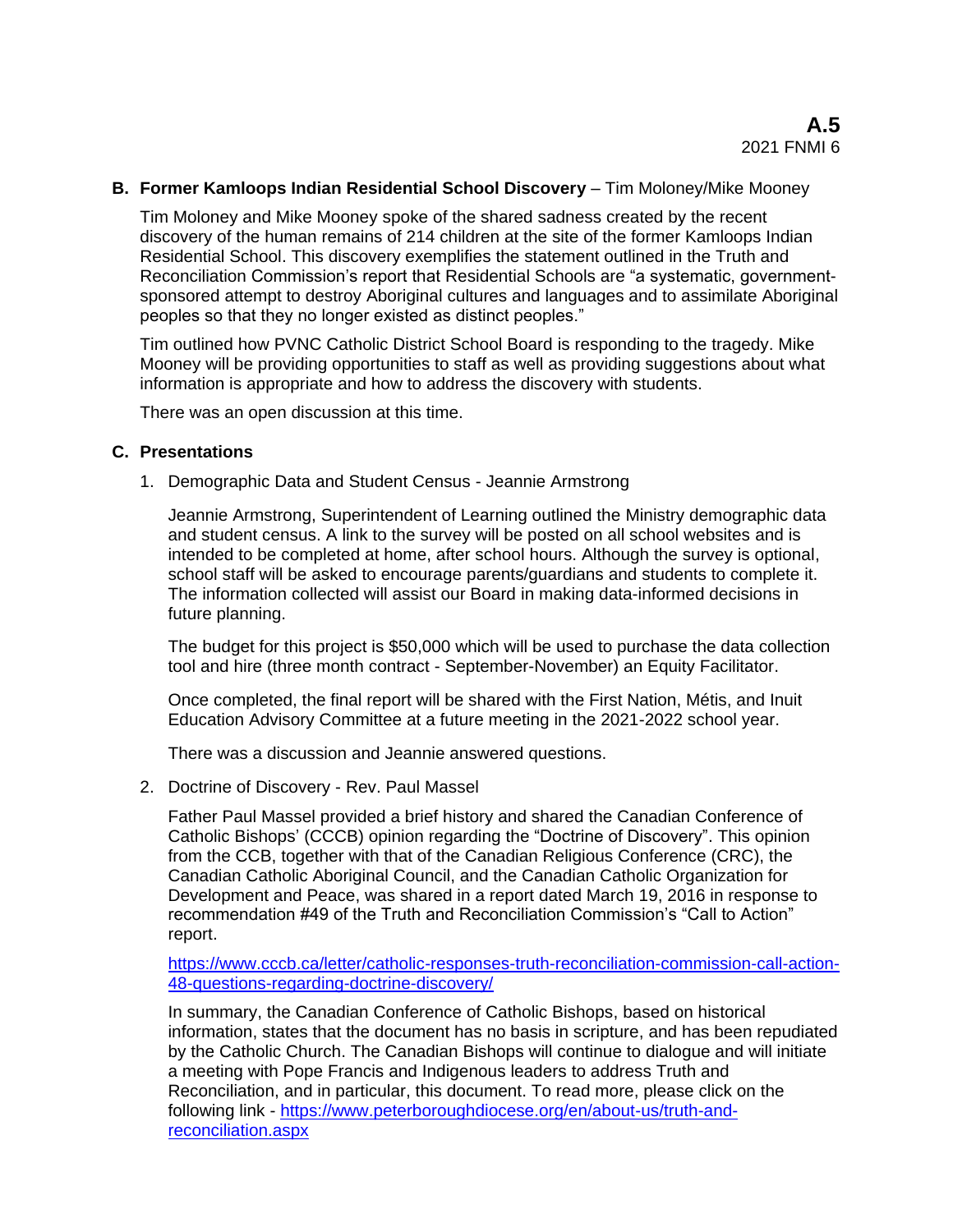The discussion was opened to the Committee. Mike Mooney will continue to gather resources around this topic and will bring an update to this next Committee meeting.

## **D. Updates, Discussion and Input**

1. PVNC Catholic District School Board Update - Tim Moloney

As has been his past practice, Tim Moloney provided an update to the Committee.

Staff, families and students have demonstrated patience, creativity and innovation throughout the school year.

School staff are immersed in graduation planning and, although it was hoped that graduations would take on the more traditional model, all graduation ceremonies will be held virtually at the end of June. The same care and dedication have gone into the planning for the ceremony despite the fact that they will take place virtually.

The new school year will begin much the same as it did last September. Families have been given the option of attending a virtual school or to attend face to face, with student contact continuing to be limited to cohorts. Secondary schools will begin September in the quadmester system whereby students take two (2) classes per quadmester, using the Day 1, Day 2 model.

The schools and the Board office will begin September with the Health and Safety guidelines of:

- 1. Wearing of PPE for staff and students
- 2. Mandatory masking for grades 1-12
- 3. Social distancing; and
- 4. Cohorting

On June 14, vaccinations will begin for students 12 years of age and older. The Province has committed to providing second doses to eligible youth before the end of summer which will help our Board to be as safe as possible going into the new school year.

Virtual Summer Programs for students in grades 1-12 are being offered again this year. They are as follows:

**Elementary** 

- Camp AIM (Adventures in Math) Grades 1-6
- Transition into Grade 9 Secondary School Mathematics Grades 7-8
- OJIBWE Language Grades 1 to 5
	- o July 5-23, 2021 Online
	- o Introduction to Ojibwe language and culture
	- o Students will learn to introduce themselves in Ojibwe and engage in simple oral communication
	- o Anishinaabe stories, songs and ways of being
	- $\circ$  Last year 15 students very successful
- Reach Ahead courses Grade 8
	- o An opportunity for students entering secondary school in September to begin taking grade 9 courses in the summer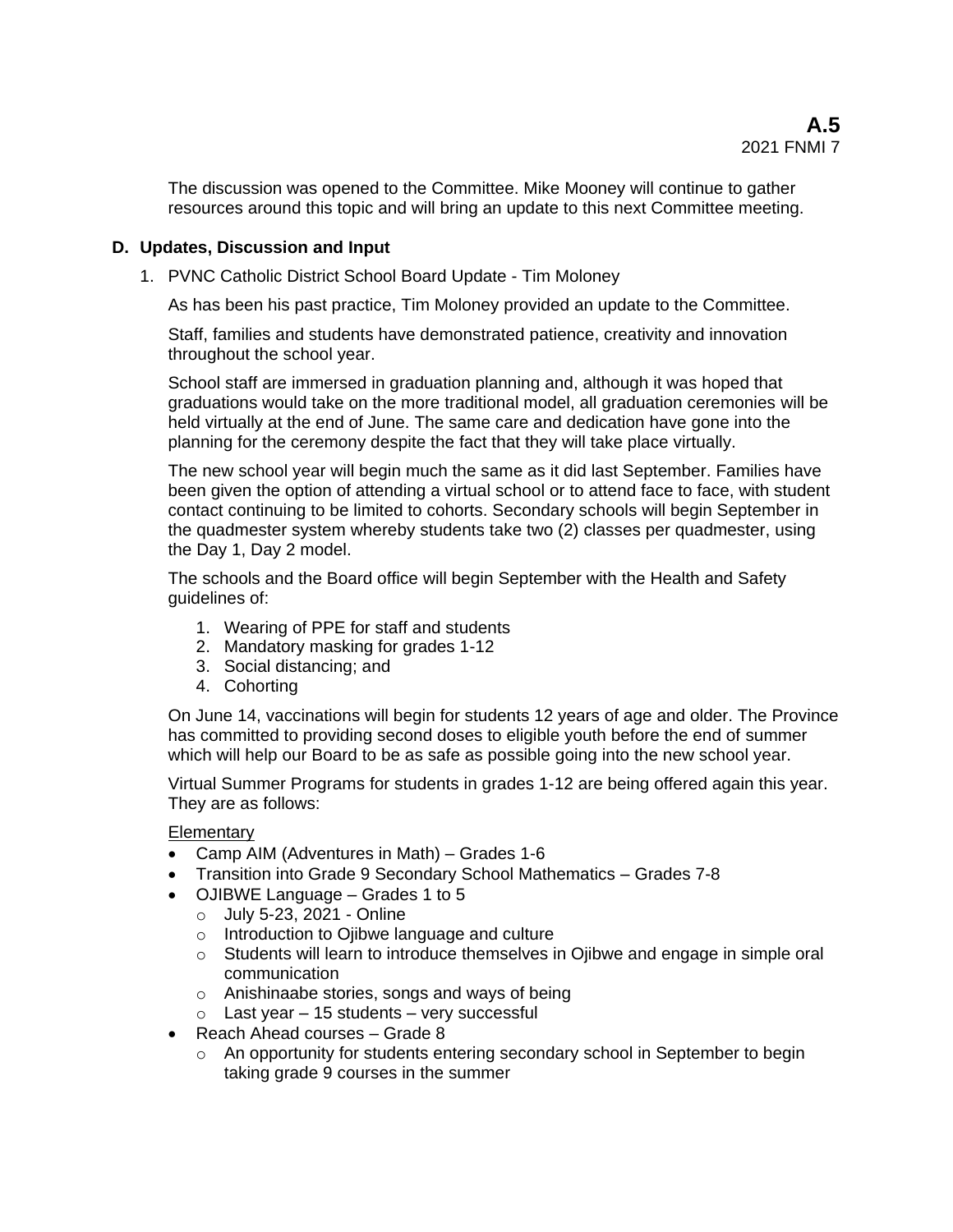**Secondarv** 

- English/Math and Science courses available
- Credit recovery and credit upgrade
- 2. Community Partner Sharing
	- a. Alderville First Nation Jacqueline Gorveatt

Covid-19 Vaccination Clinic – A clinic has been held in Alderville, in partnership with local the health unit, for members of the Alderville First Nation community, including those living off reserve.

Programs – Staff have been working extremely hard during the lockdown and deserve to be recognized for being so creative in finding unique ways to continue to provide activities and services to families and children.

Elections – Elections will be held on July 9. There has been a lot of interest and several candidates vying for the four (4) Councillor positions and one (1) Chief position.

b. Curve Lake First Nation – Louise Musgrave

Curve Lake First Nation School/Oshkiigmong Early Learning Centre – Students returned to the Early Learning Centre/School on May 17. To date, there has been at least one and not more than five cases of COVID-19 reported at the school. Teachers have been providing instruction on site to those learning in the classroom as well as to those learning virtually (hybrid).

Standing Parade – School staff will be at the school to wave and give virtual hugs to the students and families as they drive into the parking lot. The standing parade will take place on Friday, June 25.

Learning Hubs – Learning Hubs have been organized in two locations for students in Grades 4-12. The hubs offer tutoring both in person and online.

Porch Visits – Education staff have been providing socially distanced porch visits for students. These visits have been crucial for some of the students to see the staff in person.

Sacred Fire at the PowWow grounds – The sacred fire has been set to allow members to visit and offer tobacco and prayers in the wake of the Kamloops Residential School discovery. There has been a help line set up for those experiencing trauma that may have resurfaced. It is overwhelming to see the community respond so efficiently and so quickly.

c. Hiawatha First Nation - Karrie MacMurray

Graduations – The Community is celebrating Grade 8 and Grade 12 Graduations as well as post-secondary. There are a few students graduating from post-secondary this year and quite a few new post-secondary students for the fall of 2021. Karrie has placed a request in the newsletter requesting families send information and photos of their graduates. The intent will be to provide a lawn sign to each graduate to recognize this milestone. It is challenging to track off territory students in Elementary and Secondary as the ISC (Indigenous Services Canada's) mandate is to track on territory elementary and secondary students but it is necessary for HFN education to know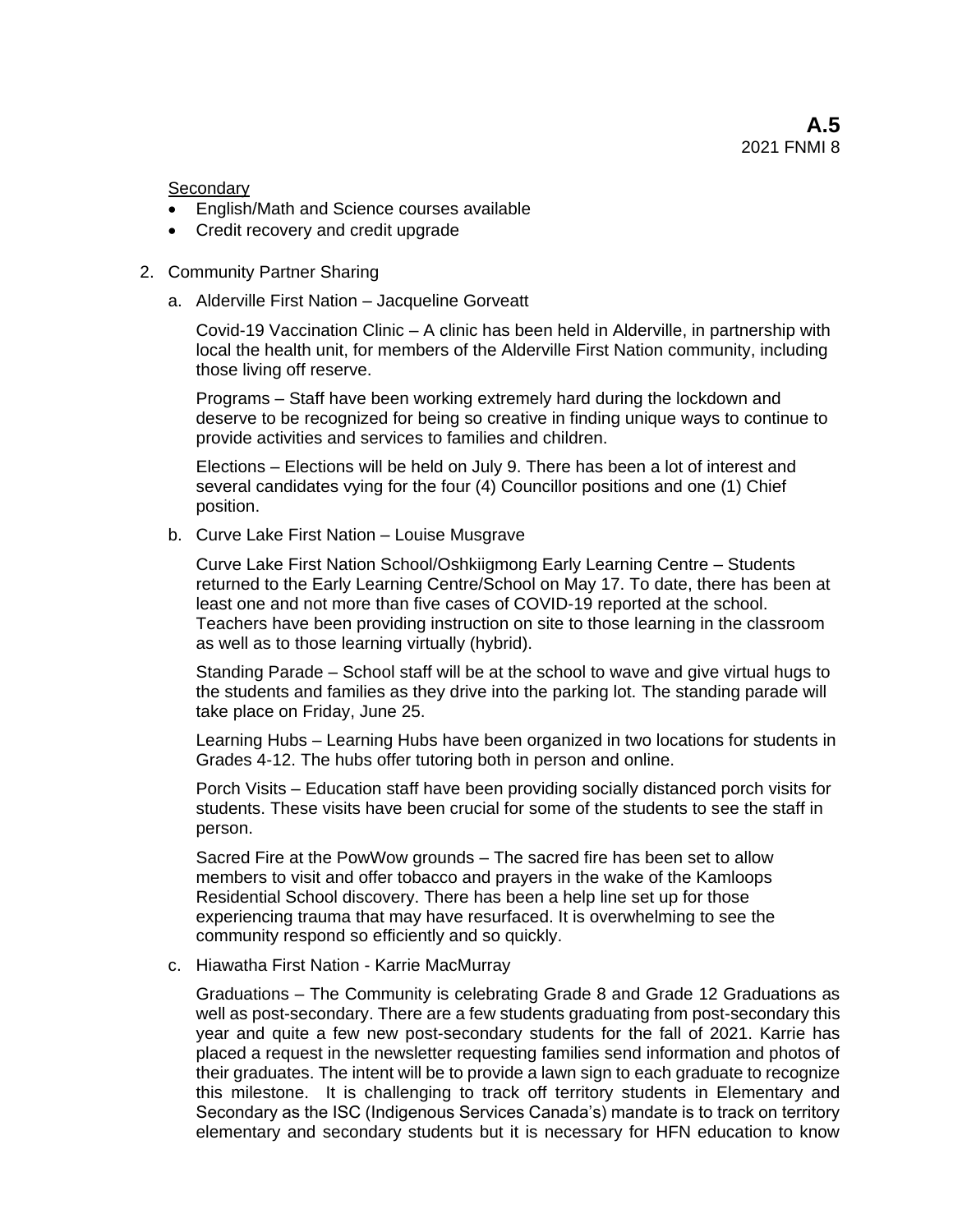who/how many are in Elementary and Secondary off-territory as they eventually come into the Post-Secondary Program.

Covid-19 Vaccination Clinic – Vaccinations are being offered to youth between the ages of 12-17 on June 12. A clinic for the second dose of the vaccine will be held in July.

LIFE Building (Lasting Individual Family Enrichment) – The main construction has been completed on this state of the art facility. Karrie has extended an invitation for the Committee to hold a meeting next year in the building once it is safe to do so.

Kamloops Residential School Discovery – Hiawatha First Nation has been offering different activities/support for the community in response to the discovery.

Karrie wrapped up her report by reflecting on some positive aspects resulting from the global pandemic. One such example has been the Anishinaabemowin language instruction at KPRDSB which, through the virtual platform, has increased the number of student learners by allowing one educator to instruct several classes at the same time.

d. Nogojiwanong Friendship Centre – Rianna Patterson

Covid-19 Vaccination Clinic – Clinic will be held on June 19, 2021 for all Urban Indigenous youth between the ages of 12-17.

- 3. Consultant's Report Mike Mooney
	- a. ABQ/AQ subsidy

28 teachers have expressed interest in registering for either an ABQ or an AQ course. Three courses are presently being offered at Trent University. These course options have met Professional Development needs when traditional PD was not possible during pandemic. The programs being offered by Trent have been of particular interest to educators teaching the NBE courses in secondary.

b. Embedded Learning Opportunity - NBE 3C

Two classes of students taking the NBE 3C course at St. Peter Catholic Secondary School had the opportunity to work with Jack Hoggarth from the Curve Lake Cultural Centre. Jack joined classes virtually for one hour each time and presented on topics such as pre-contact, treaties, residential schools, the "60s scoop", and the resurgence of culture. Students engaged with Jack to ask questions and wrote their own Land Acknowledgements reflective of their individual learning journey.

c. Environmental Symposium – May 27-28 virtual

This symposium was organized in partnership with KPRDSB. The Ministry of Education Outdoor Education made this event possible for 150 students in grades K-12.

d. Book Study

55 PVNC Catholic District School Board employees have registered to read "Keeper 'N Me", a novel by the late Richard Wagamese. The book study began on May 20 and will wrap up on June 10. A Sharing Circle will be used to help create discussion where the participants can talk freely, from the heart without interruption.